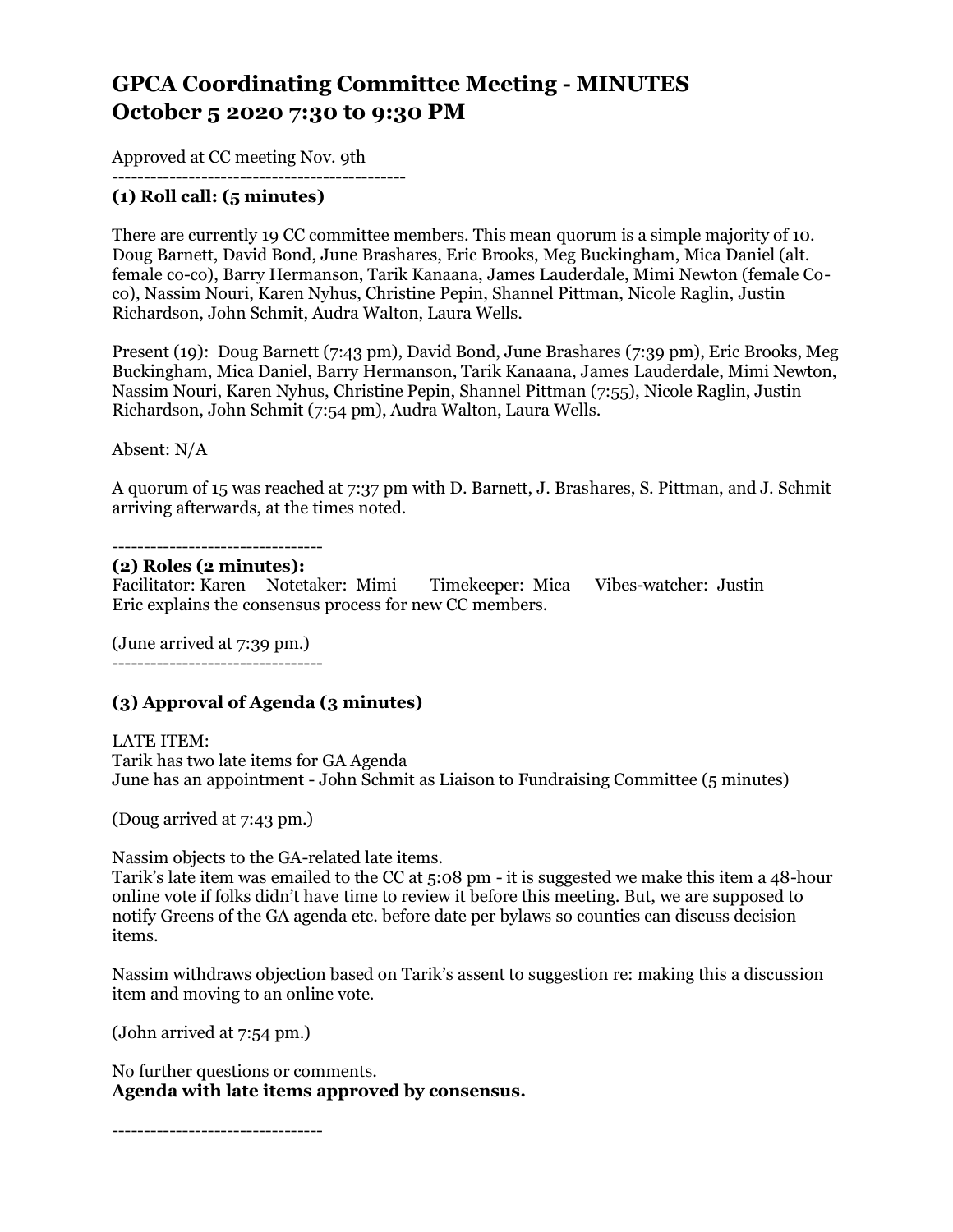# **(4) Approval of CC minutes (2 minutes)**

No questions. No concerns.

September 2020 CC minutes as posted by Justin Richardson to the CC on September 28, 2020, at 3:32 pm

## **Approved by consensus.**

#### -------------------------------------------- **(5) Consent Items (5 minutes)**

Background and Purpose: The consent calendar is intended to pass non-controversial items or items consensed prior to the actual meeting. Any item may be objected to and that item will be placed at the end of the evening's agenda.

\*Proposal\*: Accept the following committee reports for inclusion into the meeting minutes:

FINANCE/BUDGET MEETING Appendix A Bylaws Meeting Minutes - Appendix B Clearinghouse Committee & GROW joint Meeting Minutes - Appendix C

No questions. No concerns

# **Approved by consensus**

(Shannel joined at 7:55 pm.) ------------------------------------

# **(06) Action Items update (10 minutes)**

# **Citizens for Just Water - Audra Walton**

Update: Cal American, the water purveyor for the greater Monterey Peninsula, had proposed a desalination plant - an unproven technology that would draw water from the ocean and groundwater, potentially compromising the aquifer with salt water intrusion. The CC wrote a letter in November 2019 in support of California Coastal Commission denying the proposal, but due to the withdrawal, there will be no hearing. Citizens for Just Water engaged in a really good fight.

# **GA Planning Committee - Tarik Kanaana**

Friday night was the deadline to submit agenda items and some were received and some were suggested by agenda team.

*ACTION ITEM: Tarik is requested to update the Strategic Plan to include reminder(s) that the deadline is coming & copy the CC - Tarik agreed.*

For future consideration: text messaging and Calendar invitations.

---------------------------

# **(07) Appointment of Committee Members: John Schmit (5 mins)**

June - proposes that the CC appoint John Schmit to Fundraising Committee, which would automatically make him a Co-Co of that Committee.

John - goals are to figure out a way to grow our finances, to help candidates, publicity, IT, etc.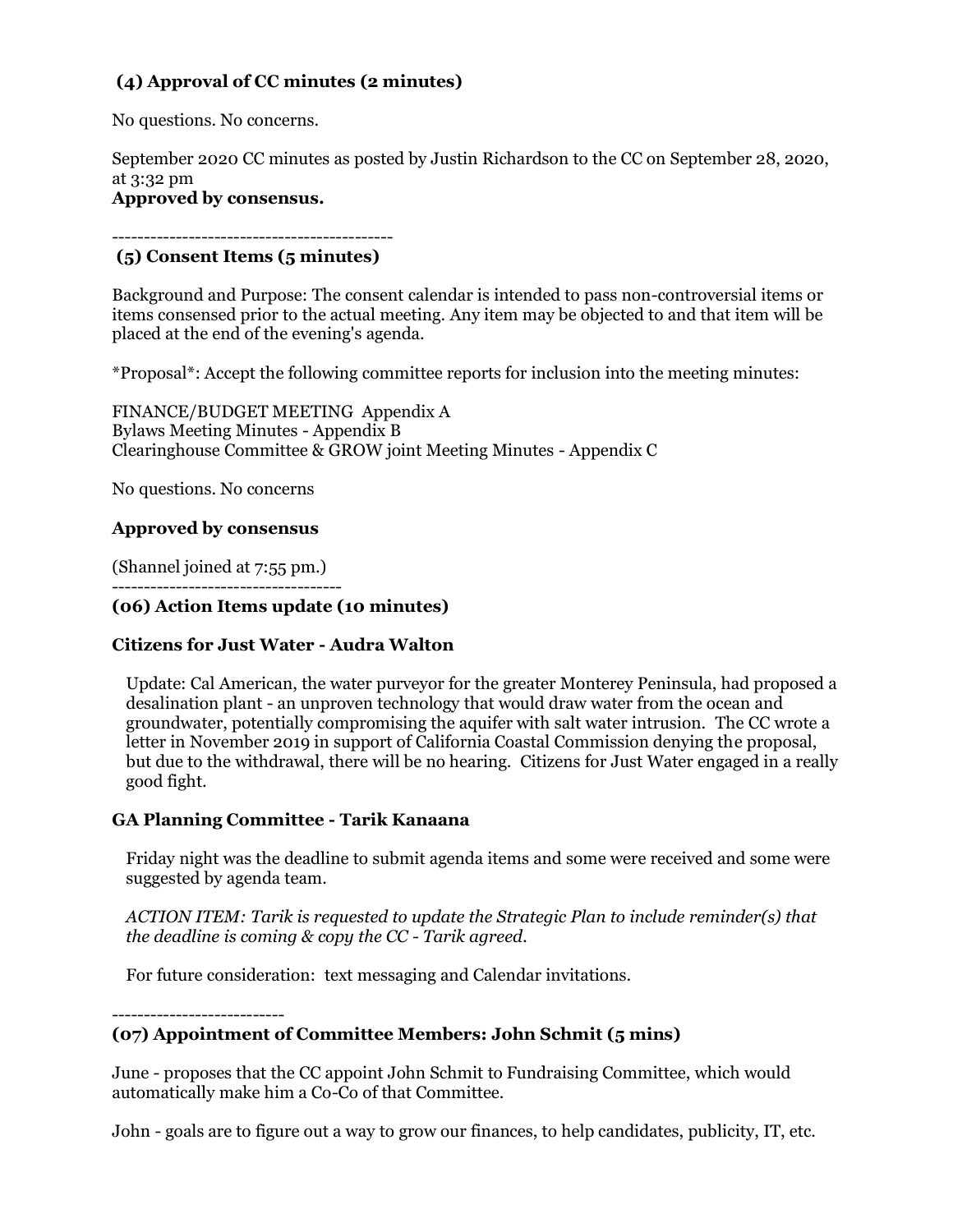He is beginning to put together a strategy.

Eric reminds: (1) John of responsibility for Monthly Reports to the CC; and (2) Barry to submit his application to be appointed to fundraising.

Nassim wants to be on this Committee. Barry will join this Committee

Laura and Karen - affirmation. No concerns.

### **John Schmit appointed to Fundraising Committee as CC liaison by consensus.**

-----------------------------------------

#### **(08) Item: Decision: Agenda item for November GA. (15 mins)**

**Background**: Up until now the GPCA has put on (roughly) two General Assemblies a year alternating between southern and northern California. These GAs provide a common space for decision making as well as discussions and "catching up". They are also a way of getting greens from around the state involved in the state party. Given the rising cost of renting venues and other associated costs and the experience of holding the first remote (virtual) GA in June, we need to re-examine how we hold our GAs. For example, we alternate between in-person and virtual GAs or have a series of regional GAs and one statewide GA.

**Proposal**: The CC places an agenda item for the upcoming November GA to get input and discuss options for future GAs.

A discussion about the nature and scope of the proposed item ensued.

Affirmations were heard. There were no additional questions, and no concerns.

## **Approved by Consensus.**

-----------------------------------------

#### **Item 09 : Decision: Draft Agenda for November GA (15 mins)**

The item was modified during the meeting's agenda approval to be a discussion item and to put the latest GA agenda to a CC online 48-hour vote.

The CC engaged in a discussion regarding the following proposal.

Proposal: The CC approves the following draft agenda for distribution.

## **Draft agenda of the Green Party of California General Assembly, November 21 & 22, 2020**

| 8:30-9:00 am  | Registration/check-in                                     |
|---------------|-----------------------------------------------------------|
|               | <b>Facilitator(s): TBD</b>                                |
| 9:00-9:30 am  | Opening Session - welcome - how it works - any other info |
| 9:30-9:40 am  | Quorum Count - for starting GA and approving agenda       |
| 9:40-10:00 am | Agenda Approval                                           |

#### **Saturday, November 21st**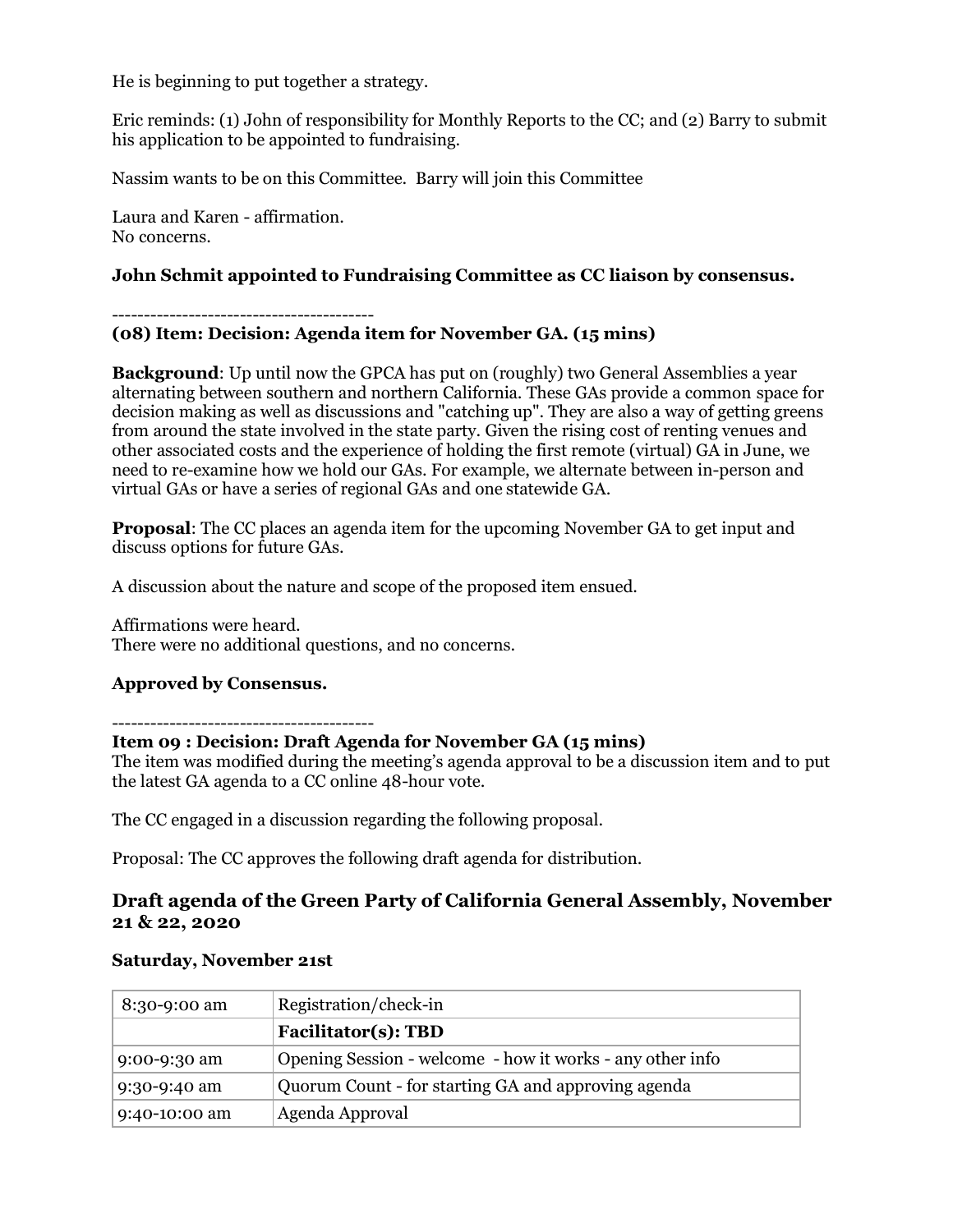| 10:00-11:00 am           | CCWG/CC: November election recap                                                                                                  |
|--------------------------|-----------------------------------------------------------------------------------------------------------------------------------|
| 11:00-12:00 am           | Contra Costa/ LA: Presentation: Lawsuit challenging Top Two Law<br>https://losangeles.cagreens.org/gpca/lawsuit-challenge-top-two |
| 12:00-12:45 pm           | <b>Lunch Break</b>                                                                                                                |
|                          | <b>Facilitator(s): TBD</b>                                                                                                        |
| 12:45-1:00 pm            | Announcements                                                                                                                     |
| $1:00-2:00$ pm           | GPCA 2021 Budget                                                                                                                  |
| 2:00-4:00 pm             | LA: Retaining Green Party of California Ballot Status (120 min)<br>https://losangeles.cagreens.org/gpca/retaining-ballot-status   |
| $4:00 - 4:15 \text{ pm}$ | Announcements                                                                                                                     |
| $4:15 \text{ pm}$        | <b>Adjourn for Saturday</b>                                                                                                       |

# **Sunday, November 22nd**

| -- <i>---</i> .,,,  |                                              |
|---------------------|----------------------------------------------|
| 9:00-9:30 am        | Registration/check-in                        |
|                     | Facilitator(s):TBD                           |
| 9:30-10:00 am       | <b>Opening Session</b>                       |
| 10:00-10:45 am      | Platform: Pandemics                          |
| 10:45-11:45 am      | Tenant Protections and the COVID-19 pandemic |
| 11:45 am - 12:30 pm | CC/Discussion on future of GAs               |
|                     | <b>Facilitator(s): TBD</b>                   |
| 12:30-12:45 pm      | Next General Assembly Meeting Date and Place |
| 12:45-1:00 pm       | Announcements                                |
| 1:00-1:15 pm        | <b>Closing Session</b>                       |
| 1:15 pm             | Adjourn                                      |

*ACTION ITEM: Tarik is requested to flesh out LA's proposed agenda items with the LA County Greens before the 48-hour online vote proposal is sent to the CC.*

-----------------------------------------

#### **(10) Agenda item: DISCUSSION: Emails posted (2) by Timeka Drew, LAC County Council on Monday, September 28, 2020 @10:01 AM Re: Our Treasurer, Ruscal Cayangyang (30 mins).**

A discussion ensued.

Nassim suggested the CC empower the Finance Committee to respond to the LA Greens.

There are no additional questions. There are some objections based on completely opposite different perspectives, with one member arguing to agree with the LA concerns and another arguing to ignore them altogether.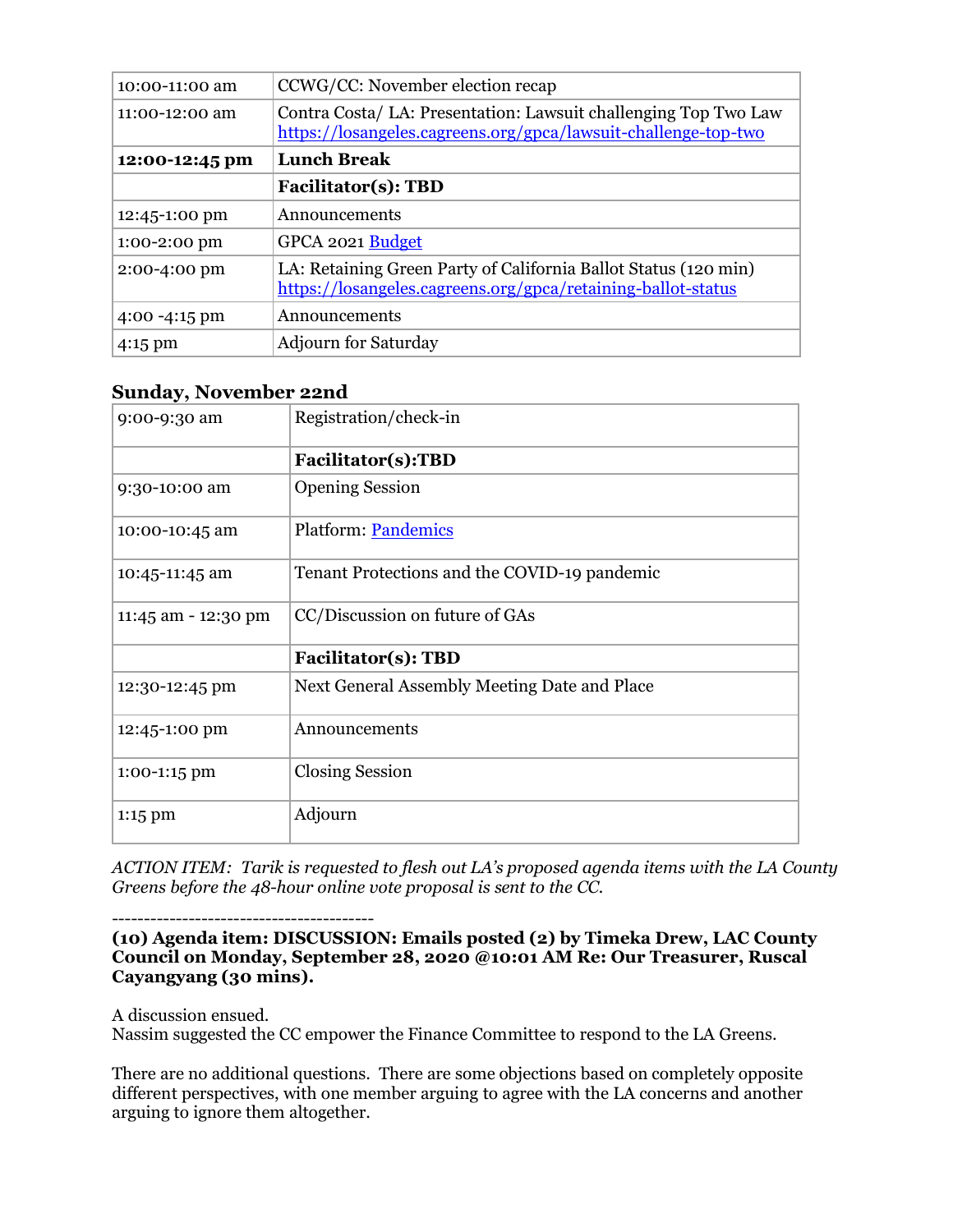Given the limited time available for continued debate, there follows a test of consensus re: empowering the Finance Committee to draft a tempered response to the LA County Greens along the lines of a majority of the CC members' stated lack of concern regarding the issues raised by LA County.

No objections were heard.

## **Consensus on empowering the Finance Committee as suggested with the responsibility of responding was achieved and Mica was requested to communicate that request to the Finance Committee.**

-----------------------------------------

At 9:30 pm, the meeting was adjourned.

-----------------------------------------

#### **APPENDICES:**

# **APPENDIX A**

FINANCE COMM. MTG. Saturday, September 19, 2020, 6 PM to 7:30 PM

---------------------------------

(1) Roll Call: Mica Daniel,CC Liaison, Ruscal Cayangyang, Treasurer, June Brashares, David Bond, Frank Lambert, John Schmit

(2) Approval of Agenda: By consensus

(3) Approval of minutes posted by Mica Daniel, September 8, 2020, @ 10:18 pm to GPCA CC Approval by consensus

(4)

Please review the 2020 schedule and deadlines from FPPC when we need to turn in our forms: Political Party Committees

[http://www.fppc.ca.gov/learn/campaign-rules/where-and-when-to-file-campaign](http://www.fppc.ca.gov/learn/campaign-rules/where-and-when-to-file-campaign-statements/when-to-file-campaign-statements-state-local-filing-schedules.html)[statements/when-to-file-campaign-statements-state-local-filing-schedules.html](http://www.fppc.ca.gov/learn/campaign-rules/where-and-when-to-file-campaign-statements/when-to-file-campaign-statements-state-local-filing-schedules.html) 

NEXT FILINGS:

Filing September 19, 2020 OCTOBER 15 – 24, 2020 DECEMBER END OF YEAR FILING  $(5)$ SEPTEMBER Report: Treasurer Travis Credit Union state acct \$10,623.20 Travis Credit Union federal acct: \$1,600.00 Main PayPal \$262.39 Old PayPal \$192.07

Monthly Expenses: \$100 Liquid Web Wired Tree \$10.45 Call Centric \$200 Treasurer stipend (6) Budget Meeting: We reviewed and finalized the budget for January 1, 2021, through December 31 2021 to send to the Agenda Team: Link to Draft Proposed 2021 Budget Google Doc: [https://docs.google.com/spreadsheets/d/1S\\_6AwSxcu49pVOFTL8ikOBAmVKF72sqD8AgpnEC](https://docs.google.com/spreadsheets/d/1S_6AwSxcu49pVOFTL8ikOBAmVKF72sqD8AgpnEC3n2c/edit#gid=0)  $3n2c/edit#gid=0$ (07) Date and Time of next meeting Tentative Finance/Budget Meeting (if needed) October 3, 2020 6 PM to 7 PM

Regular Finance Meeting October 17, 2020 6PM to 7PM